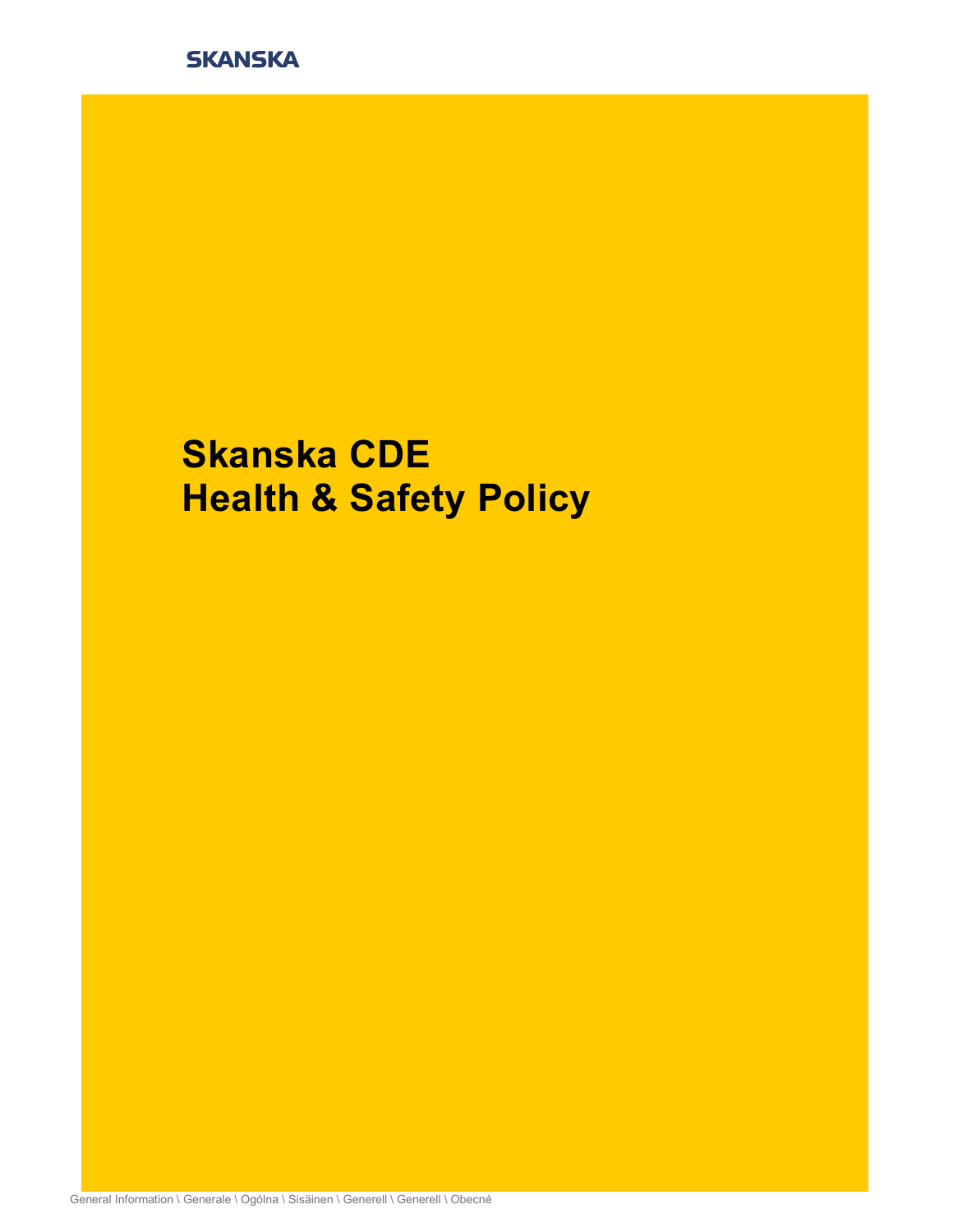Internal information

Page 1 (5)

Skanska CDE Health and Safety Policy Policy Approver: Katarzyna Zawodna-Bijoch, CDE BUP Policy Holder: Catalin Pana, Project Excellence Director Primary Audience: Senior Leadership Team, Health & Safety Team, Projects Units Policy valid as of: November 09, 2020 Interest Holder: CDE employees

Version: 1.0 Policy last revised: November 09, 2020 Policy approved: November 09, 2020

### **Contents**

| $\mathbf 1$             |  |  |  |
|-------------------------|--|--|--|
| $\overline{2}$          |  |  |  |
| 3                       |  |  |  |
| $\overline{\mathbf{4}}$ |  |  |  |
| 5                       |  |  |  |
| 6                       |  |  |  |
| 6.1<br>6.2              |  |  |  |
|                         |  |  |  |
|                         |  |  |  |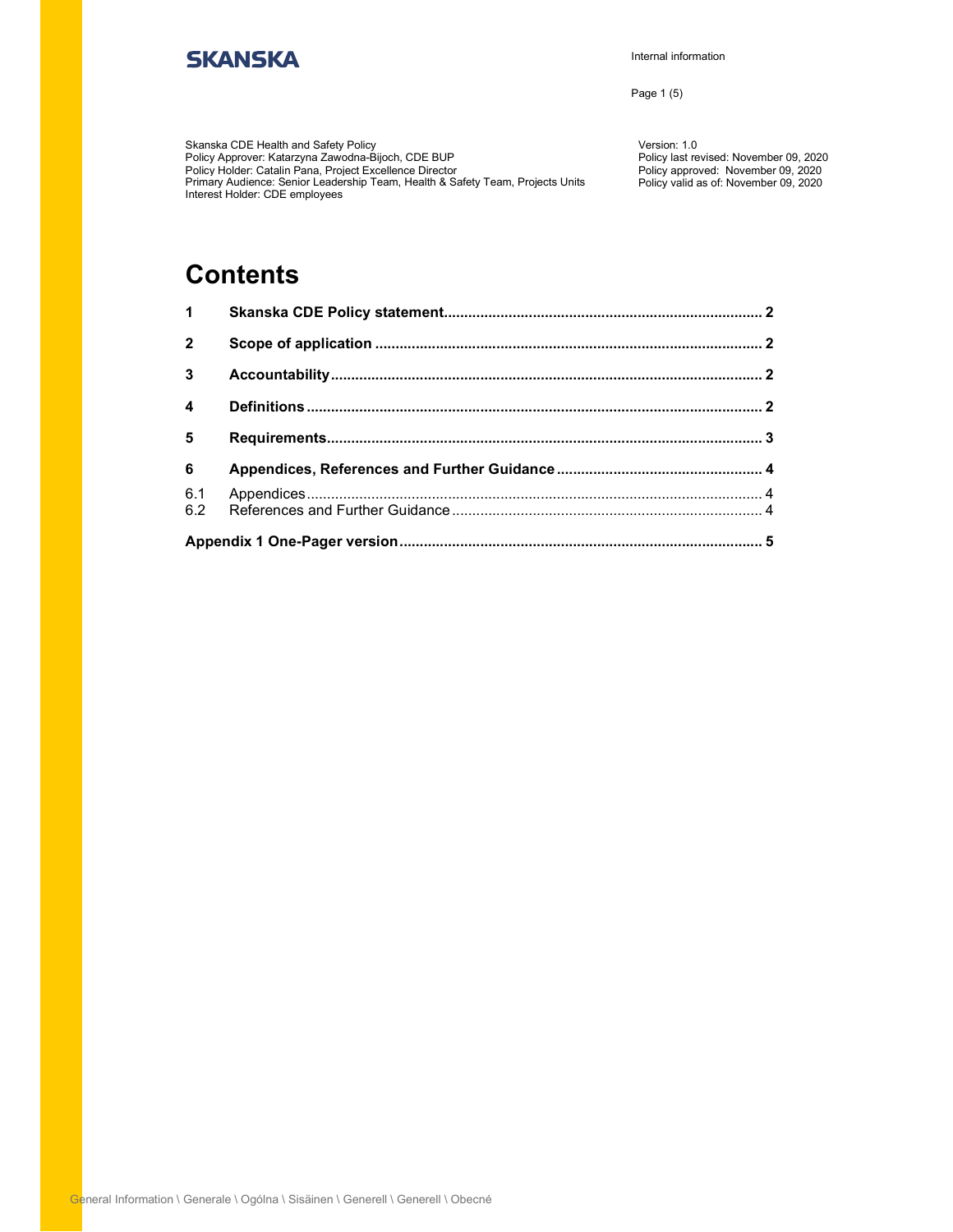Page 2 (5)

### 1 Skanska CDE Policy statement

Skanska Commercial Development Europe strives to be a role model and leader in providing a healthy and safe working environment and implementing wellbeing at work for all our employees and partners in the Real Estate and Construction industry.

Our "Care for life" value ensures that all aspects of our operations are conducted by respecting healthy and safe conditions of work for our employees and partners.

## 2 Scope of application

The requirements of this Policy apply to all Skanska CDE entities and employees, where the Primary Audience of this Policy are CDE BUP, CDE Senior Leadership Team, CDE Heads of Functions and CDE Projects Units.

### 3 Accountability

The Policy Holder, together with the Primary Audience, are responsible for ensuring that this CDE Health & Safety Policy is implemented throughout the Business Unit.

Violations of this CDE Health & Safety Policy can be reported to the Policy Holder, SLT or any other appropriate corporate body. Anyone reporting a violation shall, to the extent legally permissible, have the possibility to remain anonymous.

Employees who violate this CDE Health & Safety Policy may be subject to disciplinary action, up to and including warning or dismissal, depending on the facts and circumstances.

### 4 Definitions

| BU                         | <b>Business Unit</b>                                                    |
|----------------------------|-------------------------------------------------------------------------|
| <b>BUP</b>                 | <b>Business Unit President</b>                                          |
| <b>Business Functions</b>  | comprise Project Management and Leasing & Sales                         |
|                            | functions, participating in business process, led by a                  |
|                            | respective CDE Executive Vice President, being members of<br><b>SLT</b> |
| <b>CDE BU, CDE</b>         | Skanska Commercial Development Europe                                   |
|                            | Business Unit, part of commercial property development                  |
|                            | stream (one of three business streams in Skanska,                       |
|                            | responsible for developing, leasing and divesting offices and           |
|                            | other properties for rent) with business operations in Poland,          |
|                            | Czech Republic, Hungary and Romania                                     |
| <b>Corporate Functions</b> | comprise Finance, Marketing & Communications, Legal, HR                 |
|                            | & Administration, Centre of Excellence functions, supporting            |
|                            | main business process and central corporate processes, led              |
|                            | by a respective CDE Executive Vice President, being                     |
|                            | members of SLT or Head of Function reporting directly to<br><b>BUP</b>  |
|                            |                                                                         |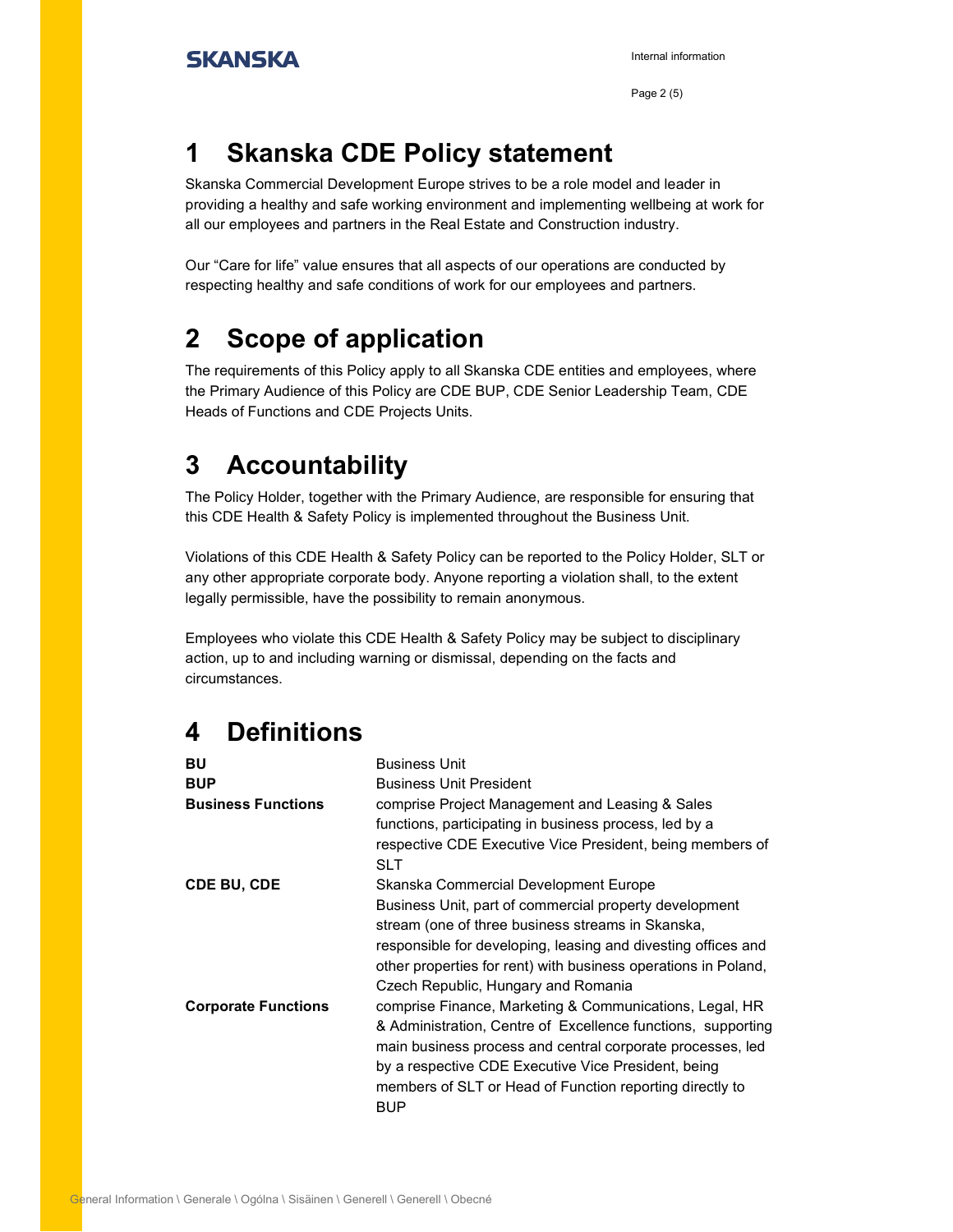Internal information

| <b>CDE Head of Function</b> | Person responsible for specific area on a CDE BU level            |
|-----------------------------|-------------------------------------------------------------------|
| <b>Employees</b>            | Persons employed at CDE or cooperating with CDE on a              |
|                             | different legal basis, in particular on a basis of the civil law  |
|                             | contracts or similar                                              |
| <b>EVP</b>                  | <b>Executive Vice President</b>                                   |
| Group, Skanska Group        | Skanska AB and all legal entities of which Skanska AB,            |
|                             | directly or indirectly, controls 50 percent or more of the voting |
|                             | rights                                                            |
| <b>Interest Holders</b>     | A specific function or group of people that can be assumed to     |
|                             | have significant interests in the content of this Policy          |
| <b>ISO 45001</b>            | The international standard, will replace OHSAS 18001 in           |
|                             | three-year transition period for existing OHSAS 18001             |
|                             | certificates                                                      |
| <b>OHSAS 18001</b>          | The international standard that specifies requirements for an     |
|                             | effective health and safety management system                     |
| <b>Primary Audience</b>     | The persons or functions who, together with the Policy            |
|                             | Holder, are responsible for implementing this Policy              |
| Project Unit, PU            | a separate profit generating unit within CDE BU, developing       |
|                             | projects in one of four geographically grouped locations. PU      |
|                             | comprises project management and is serviced by relevant          |
|                             | central functions, with use of relevant holding, service entities |
|                             | and special purpose vehicles (SPVs).                              |
|                             | A respective CDE Executive Vice President Operations holds        |
|                             | Profit and Loss responsibility for each Project Unit              |
| <b>SLT</b>                  | Skanska CDE Senior Leadership Team                                |
| <b>Standard Approver</b>    | The persons or functions who approved this Policy                 |
| <b>Standard Holder</b>      | The ultimate responsible holder at BU level of this Policy        |
| <b>Skanska</b>              | See Group above                                                   |
| Skanska AB                  | Skanska AB registered in Sweden with Company Registration         |
|                             | No. 556000-4615                                                   |

### 5 Requirements

CDE is a diverse and inclusive organization and Senior Leadership Team is committed to create a culture of safety, based on visible leadership and built on respect and care.

Consulting and collaborating with employees and our partners on Health, Safety and Wellbeing matters and engaging them into improving working conditions is part of our culture, where safety is seen as a continuous process of improvement to which everyone can contribute. In our activities, everyone is responsible for safety.

Senior Leadership Team establishes suitable expectations, objectives, organizational structure and the health and safety management system that supports the business to drive continuous improvement.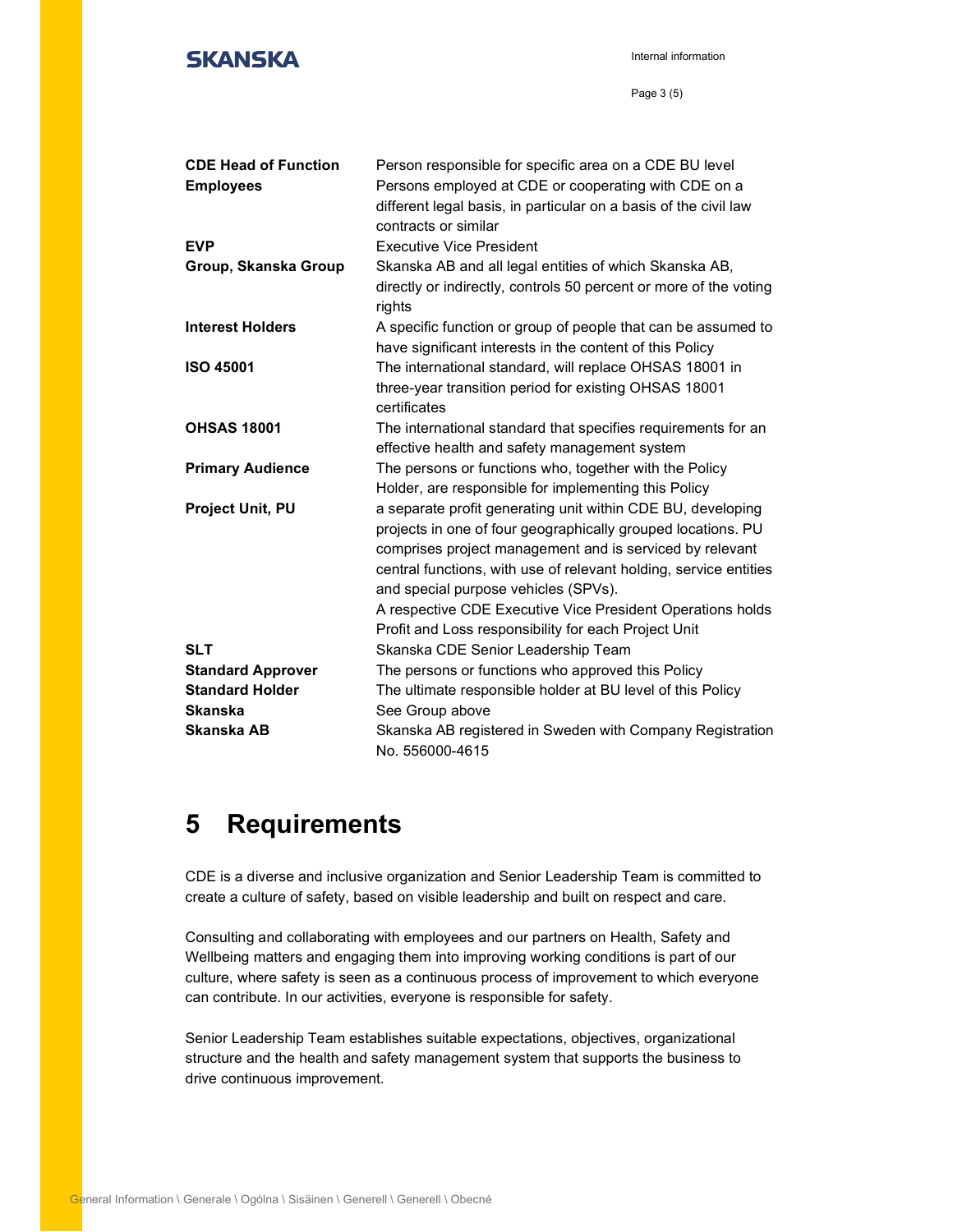Internal information

Page 4 (5)

H&S Management system enables us to manage and reduce health and safety risks at worksites, offices and in every location where our employees and partners are performing company's operations.

We are committed to conduct business with a high level of integrity, and comply with the relevant legal and other requirements, in particular with our Code of Conduct.

We are proud to work by these principles and communicate them constantly, contributing to improve the health and safety in Real estate and Construction industry.

 $\mathcal{L}_\text{max}$  , and the set of the set of the set of the set of the set of the set of the set of the set of the set of the set of the set of the set of the set of the set of the set of the set of the set of the set of the

### 6 Appendices, References and Further Guidance

#### 6.1 Appendices

• Appendix 1 One-Pager version

#### 6.2 References and Further Guidance

Skanska Group Code of Conduct Skanska Group Restricted Substance Standard Skanska Group Supplier Code of Conduct Skanska Group Sustainability Policy Skanska Group Health & Safety Reporting Procedure Skanska Group Health and Safety Road Map Standard Skanska Group Health and Safety Road Map Standard Skanska Group Health and Safety Standard